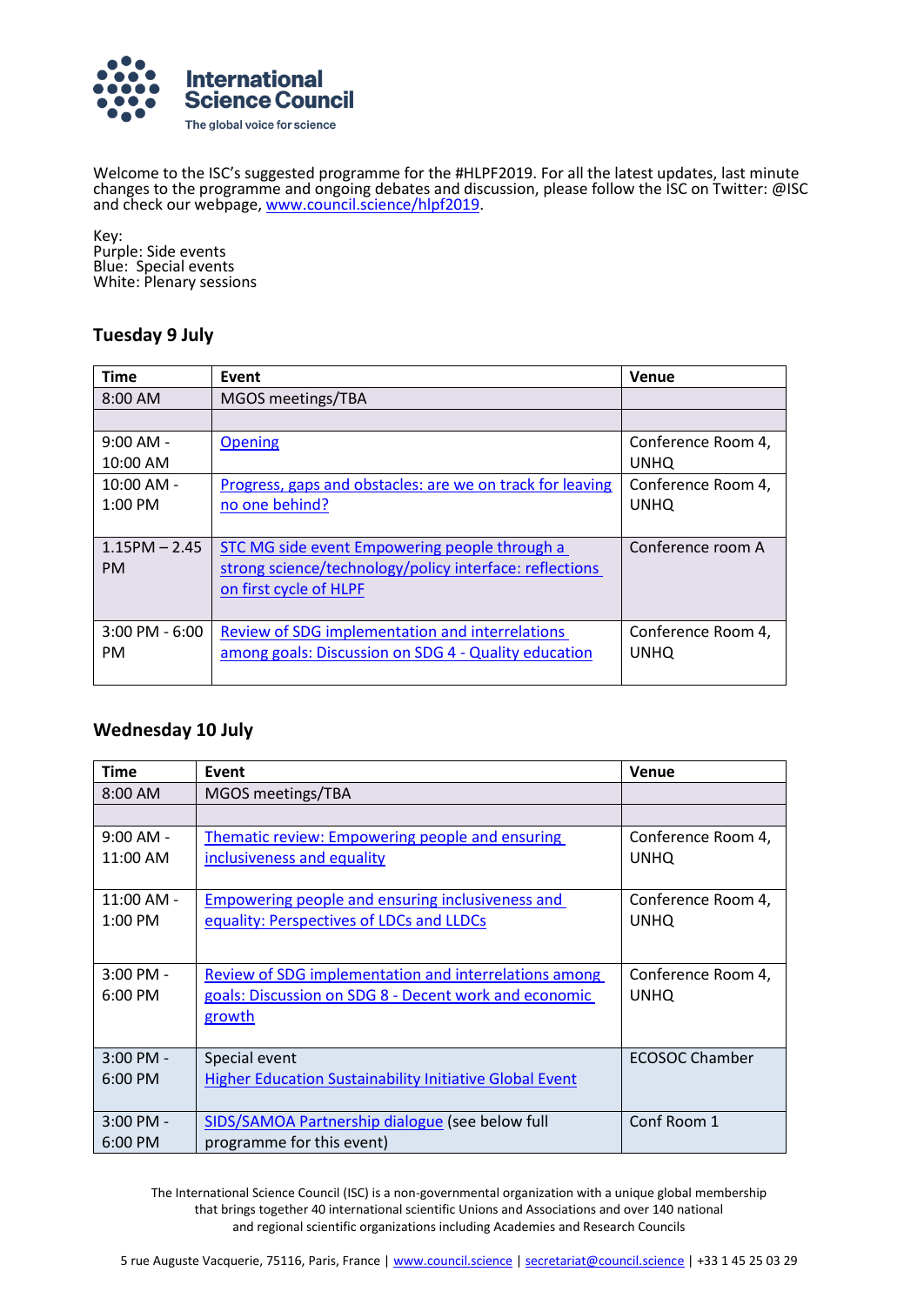

#### **[2019 annual Global Multi-stakeholder SIDS and Samoa Partnership Dialogue](https://sdg.iisd.org/events/2019-global-multi-stakeholder-sids-partnership-dialogue/)**

#### 10 July 2019 | Conference Room 1 | 3:00 PM – 6:00 PM

"Fostering effective partnerships for addressing gaps and priority areas of the SAMOA Pathway"

| $3:00 - 3.20$ p.m. | <b>Opening session</b>                                      |
|--------------------|-------------------------------------------------------------|
| $3:20 - 4:20$ p.m. | <b>SIDS Partnership Showcase</b>                            |
|                    | <b>Presentation of the SIDS Partnership Toolbox</b>         |
| 4:20-4:40 p.m.     | and the final in-depth analysis of SIDS Partnerships        |
|                    | Session on fostering effective partnerships                 |
| 4:40-5:50 p.m.     | for addressing gaps and priority areas of the SAMOA Pathway |
| $5:50 - 6:00$ p.m. | <b>Closing remarks</b>                                      |

# **Thursday 11 July**

| <b>Time</b> | Event                                                                | <b>Venue</b> |
|-------------|----------------------------------------------------------------------|--------------|
| 8:00        | MGOS meetings/TBA                                                    |              |
|             |                                                                      |              |
| $9:00$ AM - | <b>Thematic review: Empowering people and ensuring inclusiveness</b> | Conference   |
| 11:00 AM    | and equality                                                         | Room 4, UNHQ |
|             |                                                                      |              |
| 11:00 AM -  | Science policy interface including the briefing from the             | Conference   |
| 1:00 PM     | independent group of scientists on the Global Sustainable            | Room 4, UNHQ |
|             | <b>Development Report (GSDR)</b>                                     |              |
|             |                                                                      |              |
| 3:00 PM -   | Review of SDG implementation and interrelations among goals:         | Conference   |
| 6:00 PM     | Discussion on SDG 10 - Reduced inequalities                          | Room 4, UNHQ |
|             |                                                                      |              |
| $3:00PM -$  | SDG Learning Lab                                                     | Conf Room 5  |
| 6:00 PM     | https://sustainabledevelopment.un.org/hlpf/2019/SDGsLearning         |              |
|             | Practices and Approaches on quality education towards                |              |
|             | environment and climate action                                       |              |
|             | <b>Mind Matters More Than Money</b>                                  | Permanent    |
|             | <b>Boosting Cognitive Competences for Sustainable Development</b>    | Mission of   |
|             | <b>Through Science and Education</b>                                 | Germany      |
|             |                                                                      | Auditorium   |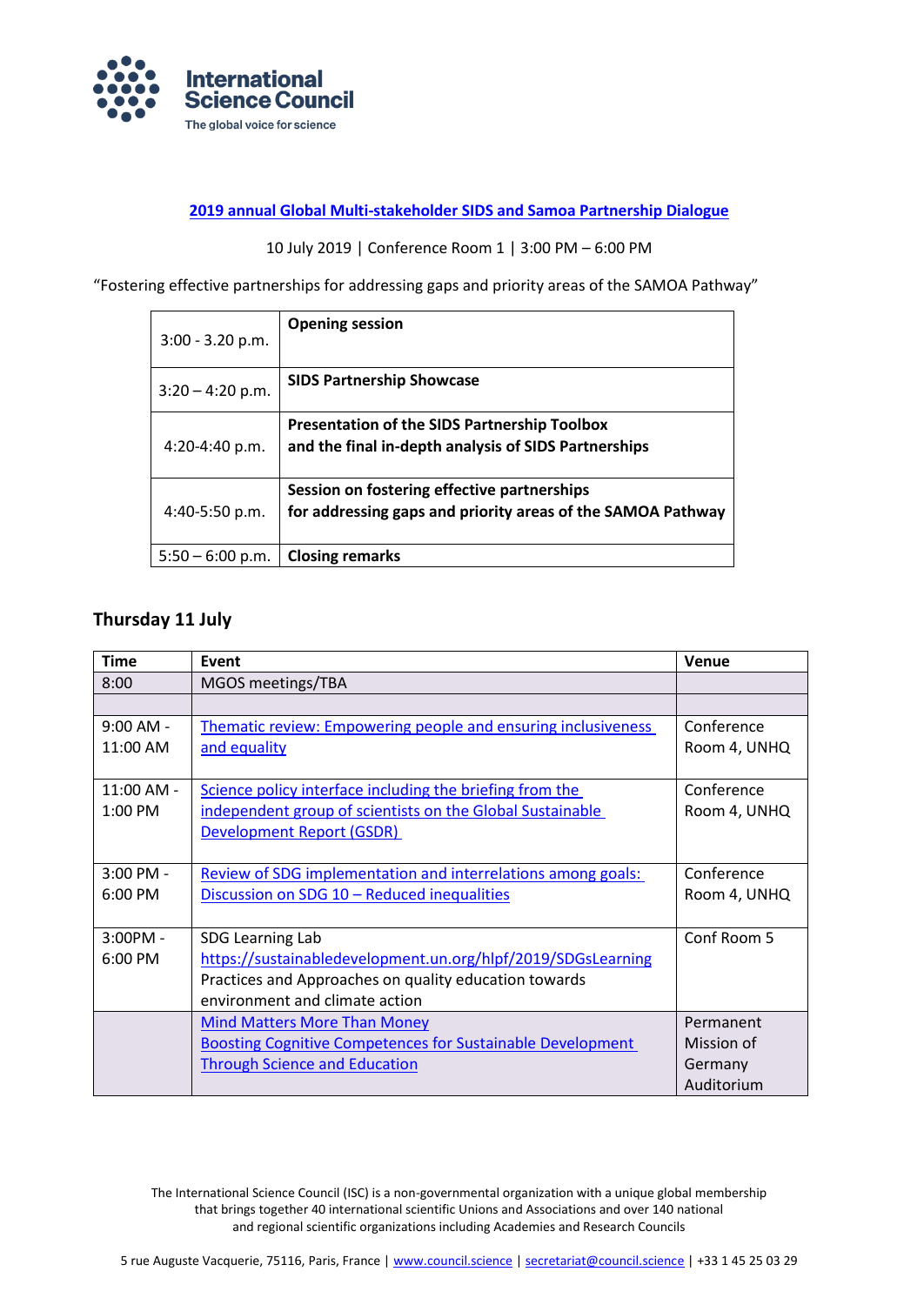

## **Friday 12 July**

| Time               | Event                                                             | venue              |
|--------------------|-------------------------------------------------------------------|--------------------|
| 8:00               | MGOS meetings/TBA                                                 |                    |
|                    |                                                                   |                    |
| $9:00$ AM -        | Review of SDG implementation and interrelations among goals:      | Conference Room 4, |
| $12:00 \text{ PM}$ | Discussion on SDG $13$ – Climate action including the link to the | <b>UNHQ</b>        |
|                    | <b>Climate Action Summit and six action portfolios</b>            |                    |
|                    |                                                                   |                    |
| 12:00 PM -         | Thematic review: Report of the STI Forum                          | Conference Room 4, |
| $1:00$ PM          |                                                                   | <b>UNHQ</b>        |
|                    |                                                                   |                    |
| $1:15$ PM $-$      | ISC and IGES Japan Side Event                                     | Conference Room    |
| $2:30$ PM          | "From science to implementation: strengthening SPI to             | S1522 and S1523,   |
|                    | integrated climate change, resilience and SDGs"                   | <b>UNHQ</b>        |
| $2:45$ PM $-$      | ISC and TWI2050 Side Event                                        | Conference Room    |
| $4:00 \text{ PM}$  | "The Digital Revolution and Sustainable Development:              | S1522-1523         |
|                    | <b>Opportunities and Challenges"</b>                              |                    |
| $3:00$ PM -        | Review of SDG implementation and interrelations among goals:      | Conference Room 4, |
| $6:00 \text{ PM}$  | Discussion on SDG 16 – Peace, justice and strong institutions     | <b>UNHQ</b>        |
|                    |                                                                   |                    |

# **15 July**

| <b>Time</b>                         | Event                                                                              | <b>Venue</b>                      |
|-------------------------------------|------------------------------------------------------------------------------------|-----------------------------------|
| 8:00                                | MGOS meetings/TBA                                                                  |                                   |
|                                     |                                                                                    |                                   |
| $9:00$ AM -<br>$11:00$ AM           | Are we on track for mobilizing the trillions we need for the<br>SDG <sub>s</sub> ? | Conference Room 4,<br><b>UNHQ</b> |
|                                     |                                                                                    |                                   |
| $10:00$ AM -<br>$1:00$ PM           | Side event<br>The State of Food Security and Nutrition in the World 2019           | Conference Room 1,<br><b>UNHQ</b> |
| $11:00$ AM -<br>$2:00 \, \text{PM}$ | <b>Voluntary national reviews (Second timers)</b>                                  | Conference Room 4,<br><b>UNHQ</b> |
| 3:00 PM -<br>$5:00$ PM              | Four years of VNRs: what have we learned on implementing the<br>SDGs?              | Conference Room 4,<br><b>UNHQ</b> |
| $5:00$ PM -<br>6:00 PM              | Wrap-up session of the first five days                                             | Conference Room 4,<br><b>UNHQ</b> |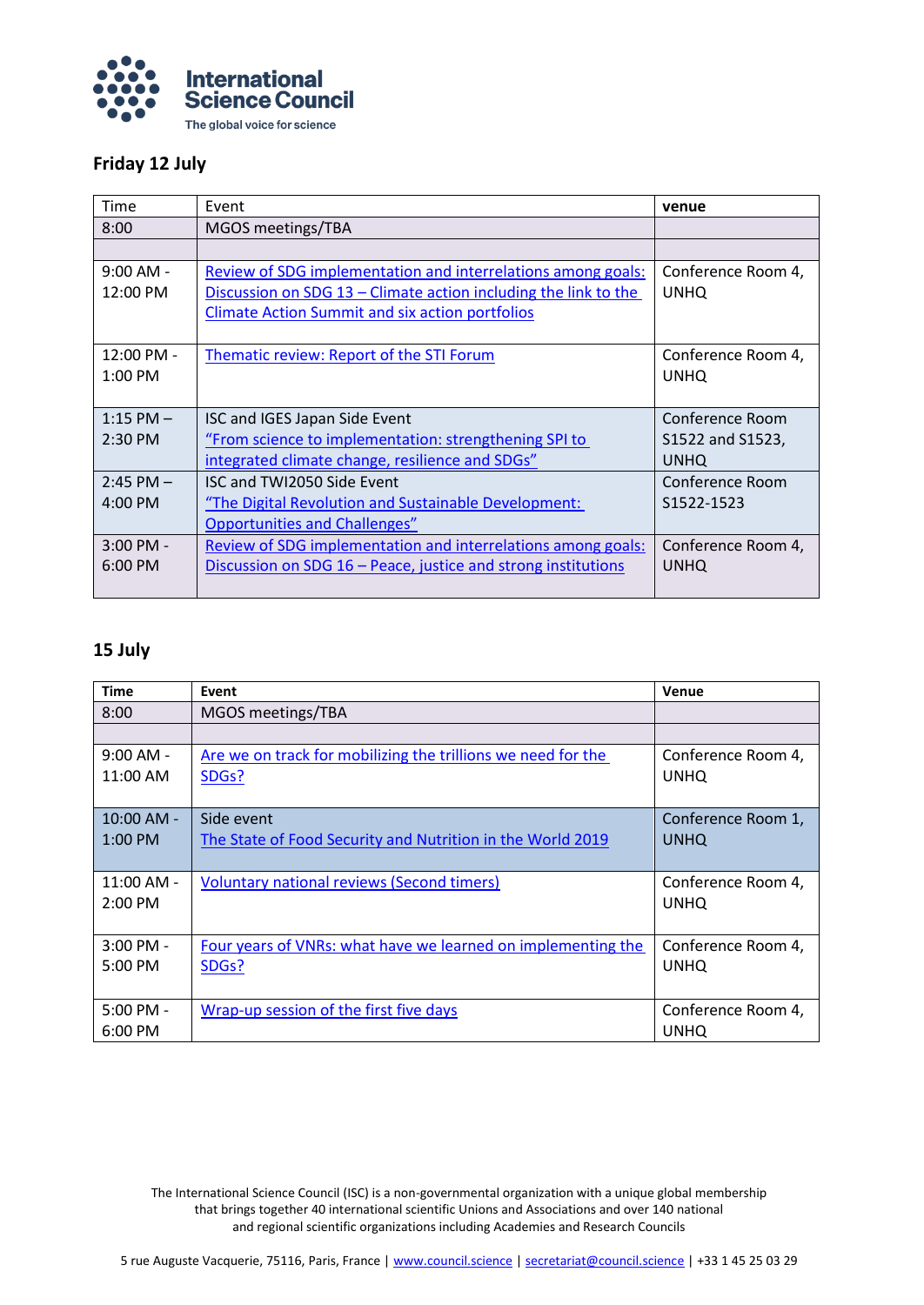

# **16 July**

| Time                      | Event                                                        | venue                      |
|---------------------------|--------------------------------------------------------------|----------------------------|
| 8:00                      | MGOS meetings/TBA                                            |                            |
|                           |                                                              |                            |
| $9:00$ AM -<br>10:00 AM   | Opening of HLS of ECOSOC / Ministerial Segment of HLPF       | Conference Room<br>4. UNHO |
|                           |                                                              |                            |
| $10:00$ AM -<br>$2:00$ PM | <b>Voluntary national reviews</b>                            | Conference Room<br>4, UNHQ |
|                           |                                                              |                            |
| $10:00$ AM -              | Special event                                                | <b>ECOSOC Chamber</b>      |
| $1:00$ PM                 | Philanthropy & the SDGs                                      |                            |
|                           |                                                              |                            |
| $3:00$ PM -               | What are regions telling us about implementation of the 2030 | <b>Trusteeship Council</b> |
| $4:00$ PM                 | <b>Agenda and the SDGs?</b>                                  | Chamber, UNHQ              |
| $3:30$ PM -               | <b>Voluntary national reviews</b>                            | Conference Room            |
| 6:30 PM                   |                                                              | 4, UNHQ                    |
| $4:00$ PM -               | <b>Messages to the HLPF</b>                                  | <b>Trusteeship Council</b> |
| 4:30 PM                   |                                                              | Chamber, UNHQ              |
| 4:30 PM -                 | General debate                                               | Trusteeship Council        |
| 6:00 PM                   |                                                              | Chamber, UNHQ              |

# **17 July**

| <b>Time</b> | Event                                                                   | <b>Venue</b>  |
|-------------|-------------------------------------------------------------------------|---------------|
| 8:00        | MGOS meetings/TBA                                                       |               |
|             |                                                                         |               |
| $9:00$ AM - | <b>Voluntary national reviews</b>                                       | Conference    |
| 2:00 PM     |                                                                         | Room 4, UNHQ  |
| $9:00$ AM - | Special event                                                           | <b>ECOSOC</b> |
| $1:00$ PM   | <b>Lead, Transform, Succeed: Chief Sustainability Officers for SDGs</b> | Chamber       |
|             |                                                                         |               |
| 10:00 AM -  | <b>General debate of ECOSOC and HLPF (continuation)</b>                 | Trusteeship   |
| 1:00 PM     |                                                                         | Council       |
|             |                                                                         | Chamber,      |
|             |                                                                         | <b>UNHQ</b>   |
| $3:00$ PM - | General debate of ECOSOC and HLPF (continuation)                        | Trusteeship   |
| 6:00 PM     |                                                                         | Council       |
|             |                                                                         | Chamber,      |
|             |                                                                         | <b>UNHQ</b>   |
| 3:30 PM -   | <b>Voluntary national reviews</b>                                       | Conference    |
| 6:30 PM     |                                                                         | Room 4, UNHQ  |